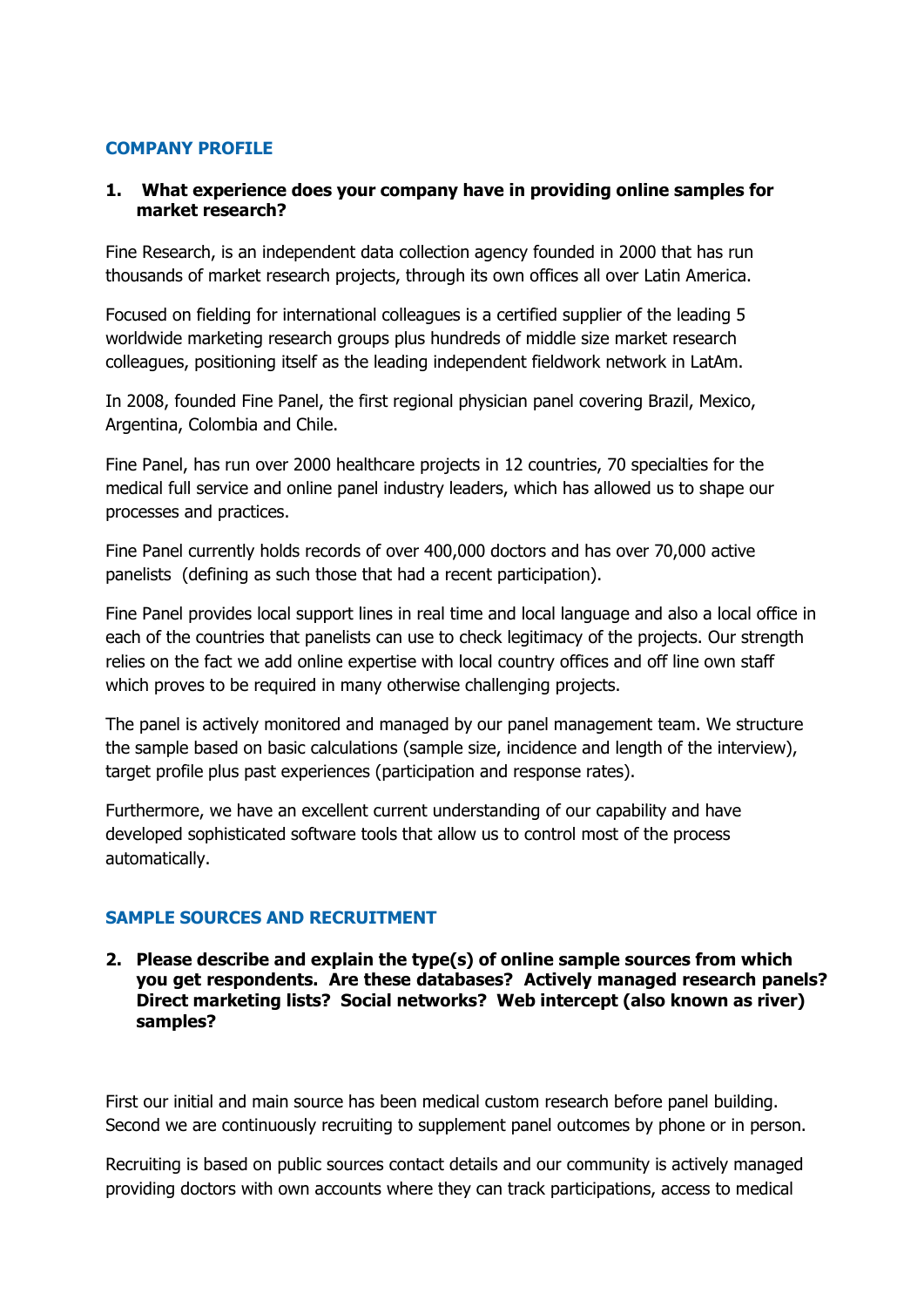information published in local and international magazines, and social networking tools with colleagues all over Latin America.

We recruit our panel from a wide array of sources, …

o F2f / Phone recruits

o Medical leads

#### **3. If you provide samples from more than one source: How are the different sample sources blended together to ensure validity? How can this be replicated over time to provide reliability? How do you deal with the possibility of duplication of respondents across sources?**

All of our panel members are stored in a central single database, and since we do not use third party panels we have in file full details of any participant in any projects, which enables us to guarantee sample quality, non-duplication and integrity

Panel members can log in at any time and update their details or unsubscribe, from the panel and we regularly clean the panel from non-active or invalid e-mail members.

Every respondent is validated before being interviewed. This includes unique contacts only are updated asides of verifying registration details. When we work to top up samples coming from another vendor/client automatic process are in place to exclude repeated contacts. Same exclusion lists are provided to our custom phone or f2f recruiting team to avoid any duplication.

## **4. Are your sample source(s) used solely for market research? If not, what other purposes are they used for?**

Panelists are only contacted for market research purposes. They get free services such as social media platform for interaction and access to latest news and medical articles

Only for sample research asides of free data access and networking tools we offer for panel member benefits and with no other lucrative purpose

People are invited to participate in a medical community where they can give their opinion about topics of their expertise and take part in market research studies with a chance to earn consulting fees.

Panelists are informed that:

- The data we gather is only used for market research purposes.
- Fine will not share personally identifiable information.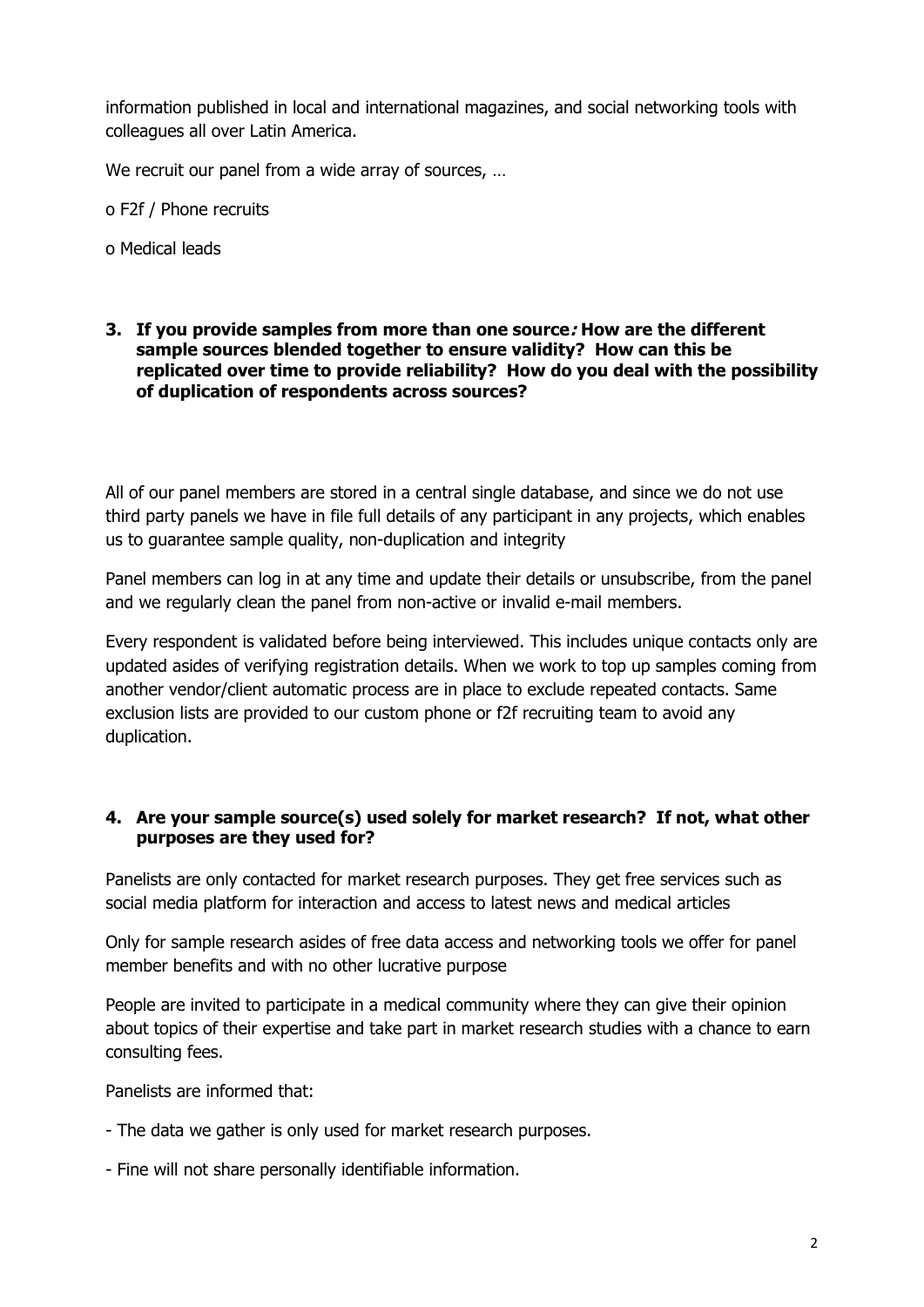- Fine is and always will be free.
- They can unsubscribe at any time.

### **5. How do you source groups that may be hard to reach on the internet? Context:**

On difficult project we use multi method approaches including phone to web and or in person to web using city teams in most countries carrying notebooks and mobile connections. This enables to reach doctors who otherwise would not be contactable since do not have broadband or use internet regularly.

We use our own local resources in place since we have own recruiting teams in Brazil, Chile, Mexico, Argentina and Colombia.

Also use extensive panel profiling, to provide an accurate and effective project targeting.

### **6. If, on a particular project, you need to supplement your sample(s) with sample(s) from other providers, how do you select those partners? Is it your policy to notify a client in advance when using a third party provider?**

We do not use third party panel providers; all projects are fulfilled with our own panel.

Sometimes we need to use custom recruiting in countries we do not have own offices (ie. such as Venezuela, Peru or Central America). Client is notified in such events.

## **SAMPLING AND PROJECT MANAGEMENT**

### **7. What steps do you take to achieve a representative sample of the target population?**

Our panel is multi source, and diverse in its origin. In addition we control quotas by region or others based on project requirements

#### **8. Do you employ a survey router?**

Yes

**9. If you use a router: Please describe the allocation process within your router. How do you decide which surveys might be considered for a respondent? On what priority basis are respondents allocated to surveys?**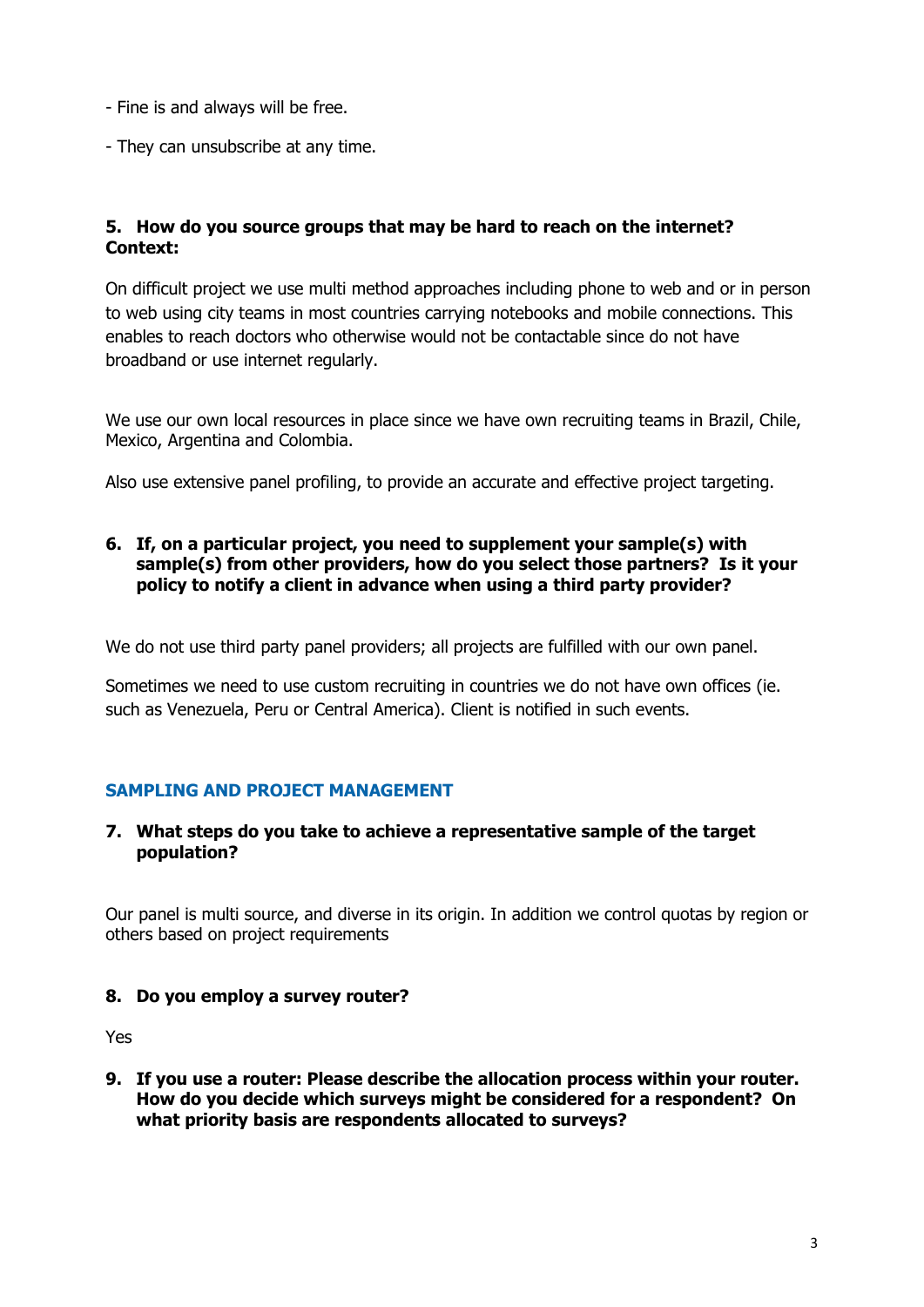Priority is managed actively by email invitations targeted according to project quotas, according to project needs. But doctors can connect to see surveys availability at any time, being a secondary access source.

#### **10. If you use a router: What measures do you take to guard against, or mitigate, any bias arising from employing a router? How do you measure and report any bias?**

Since access through routing represents only 10% of the total completes, this ensures providing an enhanced productivity tool without generating any relevant bias.

### **11. If you use a router: Who in your company sets the parameters of the router? Is it a dedicated team or individual project managers?**

Individual project managers control their own project sources of completion and coordinate emailing practices

#### **12. What profiling data is held on respondents? How is it done? How does this differ across sample sources? How is it kept up-to-date? If no relevant profiling data is held, how are low incidence projects dealt with?**

When a panelist registers he/she needs to complete mandatory demographic

Information.

Information is collected at the end of every survey and updated in every access or not depending on the nature of the variable.

**Country Specialty** sub specialty Diseases treated Registration details Year of specialization **City Region** Place of practice Industry screening

#### **13. Please describe your survey invitation process. What is the proposition that people are offered to take part in individual surveys? What information about the project itself is given in the process? Apart from direct invitations to specific surveys (or to a router), what other means of invitation to surveys are respondents exposed to? You should note that not all invitations to participate take the form of emails.**

They are offered to share their experience and opinions on a general topic area (i.e. diabetes) in exchange of an adequate fee for their time. Length of interview is also shared. Q&A to explain screening process is also enforced.

Panelists are invited by email or phone. Invitation includes: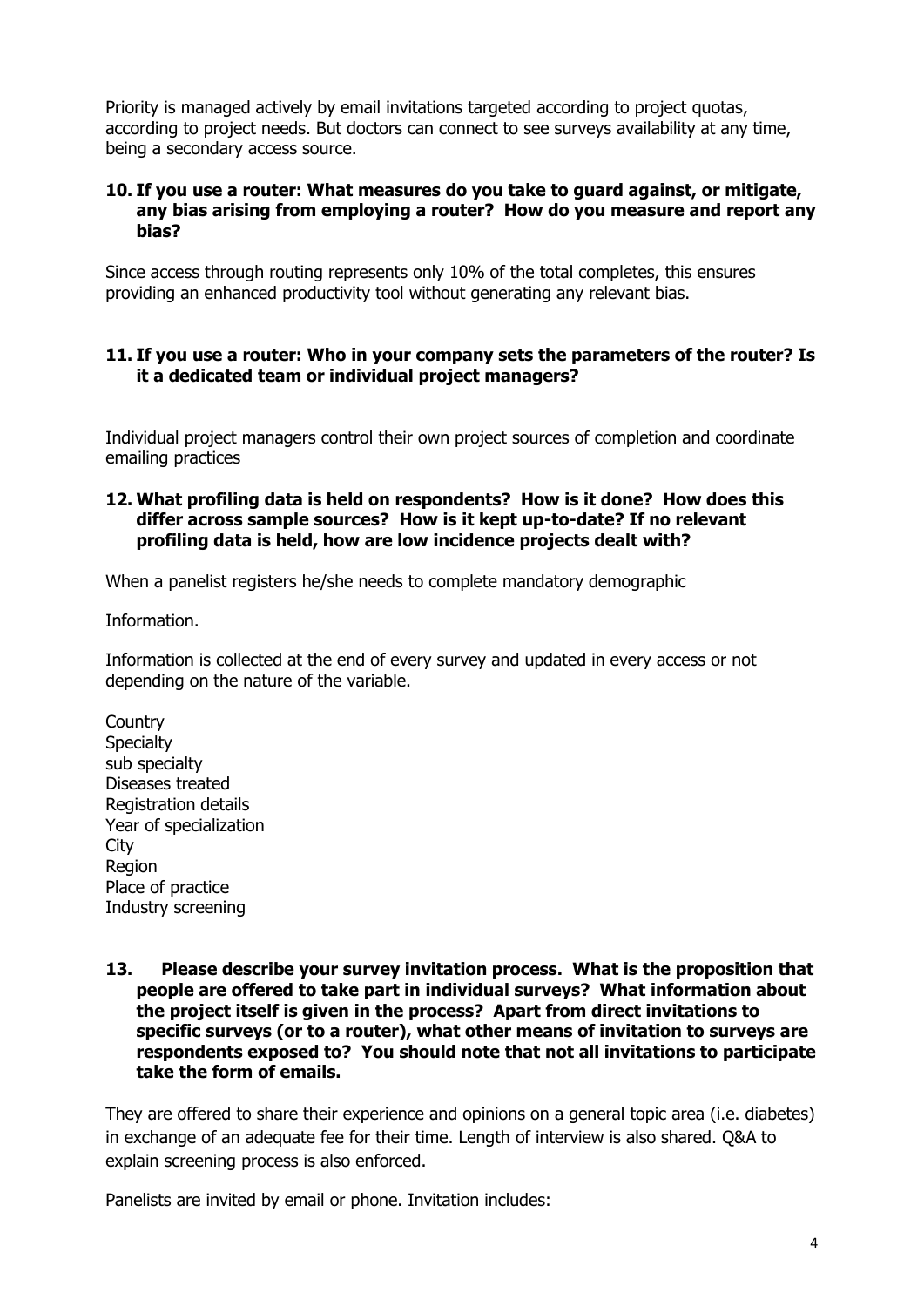- General topic of the survey
- Incentive information
- Length of questionnaire
- Unique Fine Panel URL to access the survey
- Unsubscribe link
- Contact and support email address
- Privacy information
- Q&A

## **14. Please describe the incentives that respondents are offered for taking part in your surveys. How does this differ by sample source, by interview length, by respondent characteristics?**

Panel members are rewarded every time they complete a survey and also if they are screen out or are quota full (with a lower credit)

Incentives are done in money and vary depending on the difficulty and target of the survey

They are also offered to donate their honoraria to local charities to ensure we are also able to capture doctors with such interests. We have ongoing agreements with reputed charity associations in Brazil, Mexico and Argentina.

## **15. What information about a project do you need in order to give an accurate estimate of feasibility using your own resources?**

**Countries Target** LOI IR Free found/based on client lists Estimated Time frame if available

## **16. Do you measure respondent satisfaction? Is this information made available to clients?**

Yes we monitor respondent's experience. Usually we do this with an open ended questions after every complete and screened out to get qual insights. Data is shared to clients when relevant remarks provided relate to their projects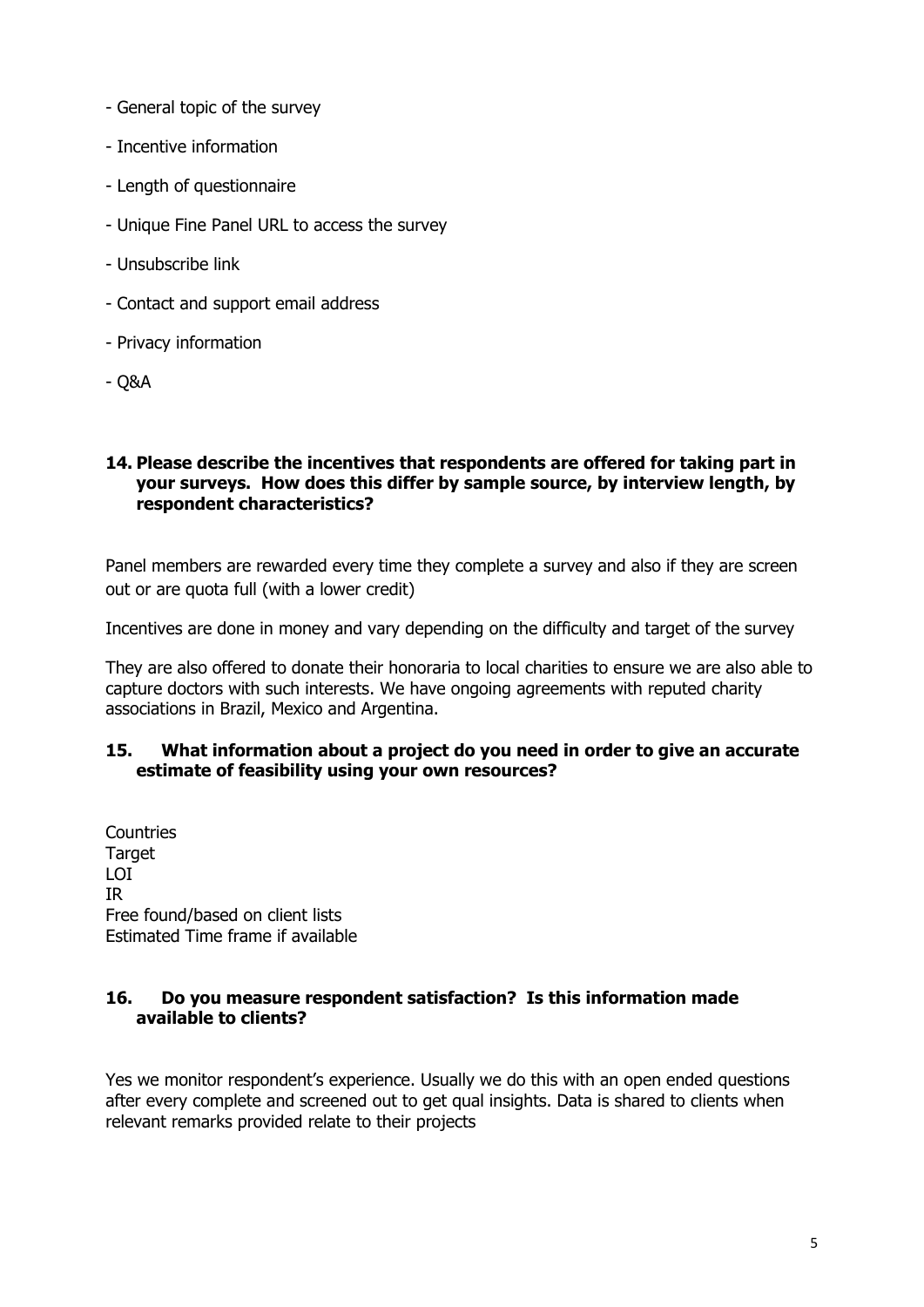### **17. What information do you provide to debrief your client after the project has finished?**

We provide the following:

- Samples sizes completed per target
- Final Loi
- Final Incidence
- Final costs
- Start and ending dates
- Other reports on request

# **DATA QUALITY AND VALIDATION**

**18. Who is responsible for data quality checks? If it is you, do you have in place procedures to reduce or eliminate undesired within survey behaviours, such as (a) random responding, (b) Illogical or inconsistent responding, (c) overuse of item non-response (e.g. "Don't Know") or (d) speeding (too rapid survey completion)? Please describe these procedures.** 

We have developed a Quality Compliance team to ensure this and all panel quality policies are strictly followed. Current members included

Regional Compliance Policy Writer – Diego Casaravilla Regional Compliance Policy Controller - Lorena Romo Regional Compliance Officer – Melina Araneta Local Country Field compliance members Brazil – Sandra Miranda Argentina – Fabiola Suarez Mexico – Alberto Rosas Colombia – Carolina Salcedo Chile – Flavia Muñoz

The company has an established set of controls. Each project manager is responsible for operation and control in its own project, though a number of controls are automated, including consistency checks and real time alerts to the PMs.

If we are scripting we place control questions checks

Each complete is timed and speed is controlled, disqualifying speeders.

We also monitor IPs (not necessarily and issue since in LatAm institutional connections are very normal).

We also have automatic alerts real time email alerts for any repeated last name within a survey to check for duplication.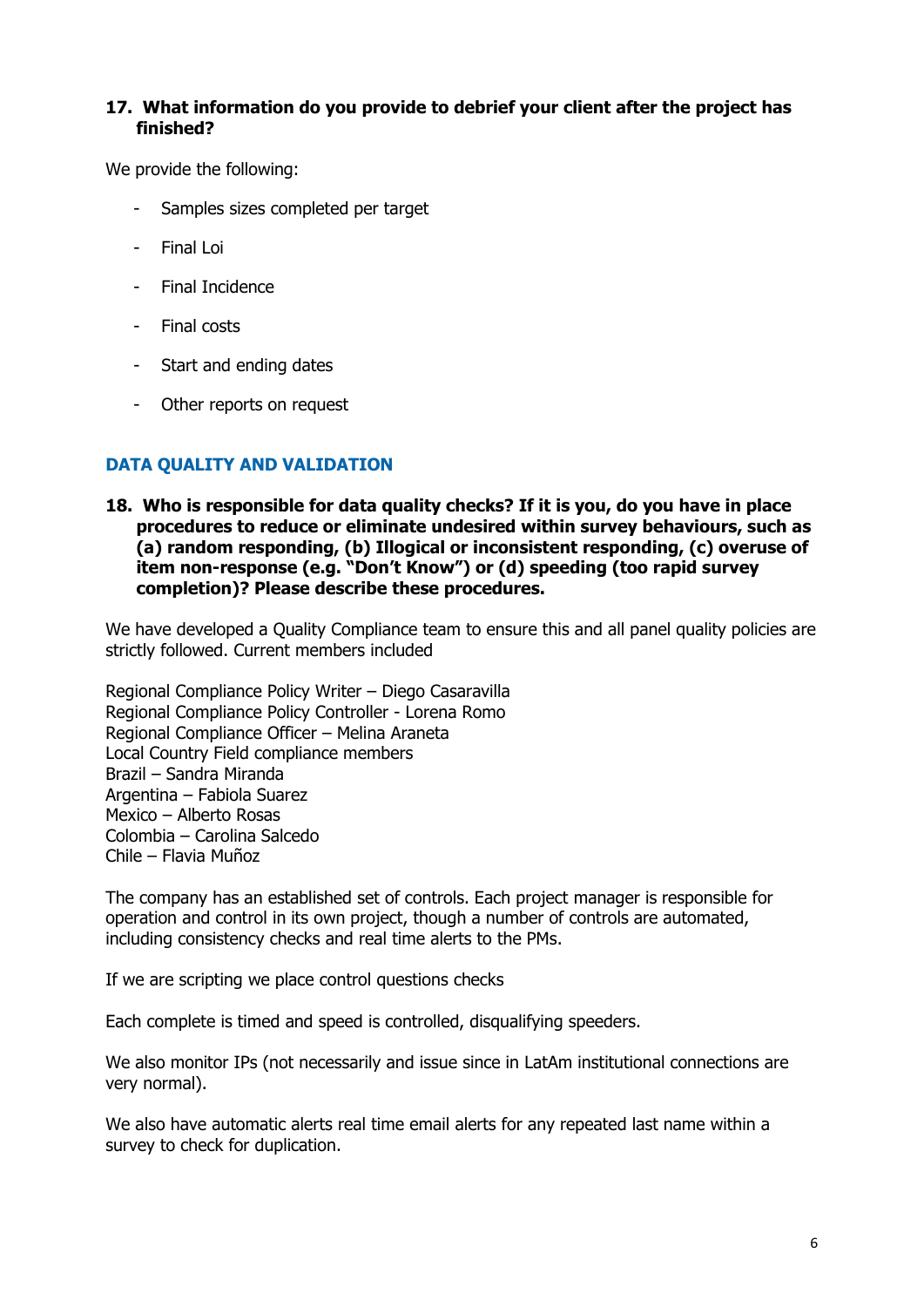### **19. How often can the same individual be contacted to take part in a survey within a specified period whether they respond to the contact or not? How does this vary across your sample sources?**

For frequent targets we have the ability to lock the sample between projects to avoid over emailing respondents and to produce a rotated sample.

Frequencies vary, as some targets/demographics are more often required than others.

In general a panelist receives 2-3 survey invitations per month, depending of the profile and country. Moreover, we always take into account the exclusion rules defined by our clients at the time of fielding a project.

### **20. How often can the same individual take part in a survey within a specified period? How does this vary across your sample sources? How do you manage this within categories and/or time periods?**

Control is done by rotating emailing among random sub samples. We do not have a fixed rule for participation limit since survey offer and universe size, respondent availability varies significantly among categories/specialties. However participation is generally less frequent than twice a month.

Also if previous participation criteria is requested this can be used to lock samples, however this can affect completion rates so needs to be discussed on a project base.

## **21. Do you maintain individual level data such as recent participation history, date of entry, source, etc., on your survey respondents? Are you able to supply your client with a project analysis of such individual level data?**

We do have and keep information on participation history, number of invites, number of participations, number of completed projects, date of entry and source among others.

Requests can be analyzed and can only be provided depending on the fact it does not collide any privacy standard and company policies.

### **22. Do you have a confirmation of respondent identity procedure? Do you have procedures to detect fraudulent respondents? Please describe these procedures as they are implemented at sample source registration and/or at the point of entry to a survey or router. If you offer B2B samples what are the procedures there, if any?**

Each time a doctor registers into our platform he is able to interact in our social network and access published data but does not get access to any survey access point nor is included as part of our sample for any project.

When he/she signs up an email alert is received by staff dedicated to registration check. Data is verified against public records and once verified the doctor is set to active survey status, meaning he/she can access project invites.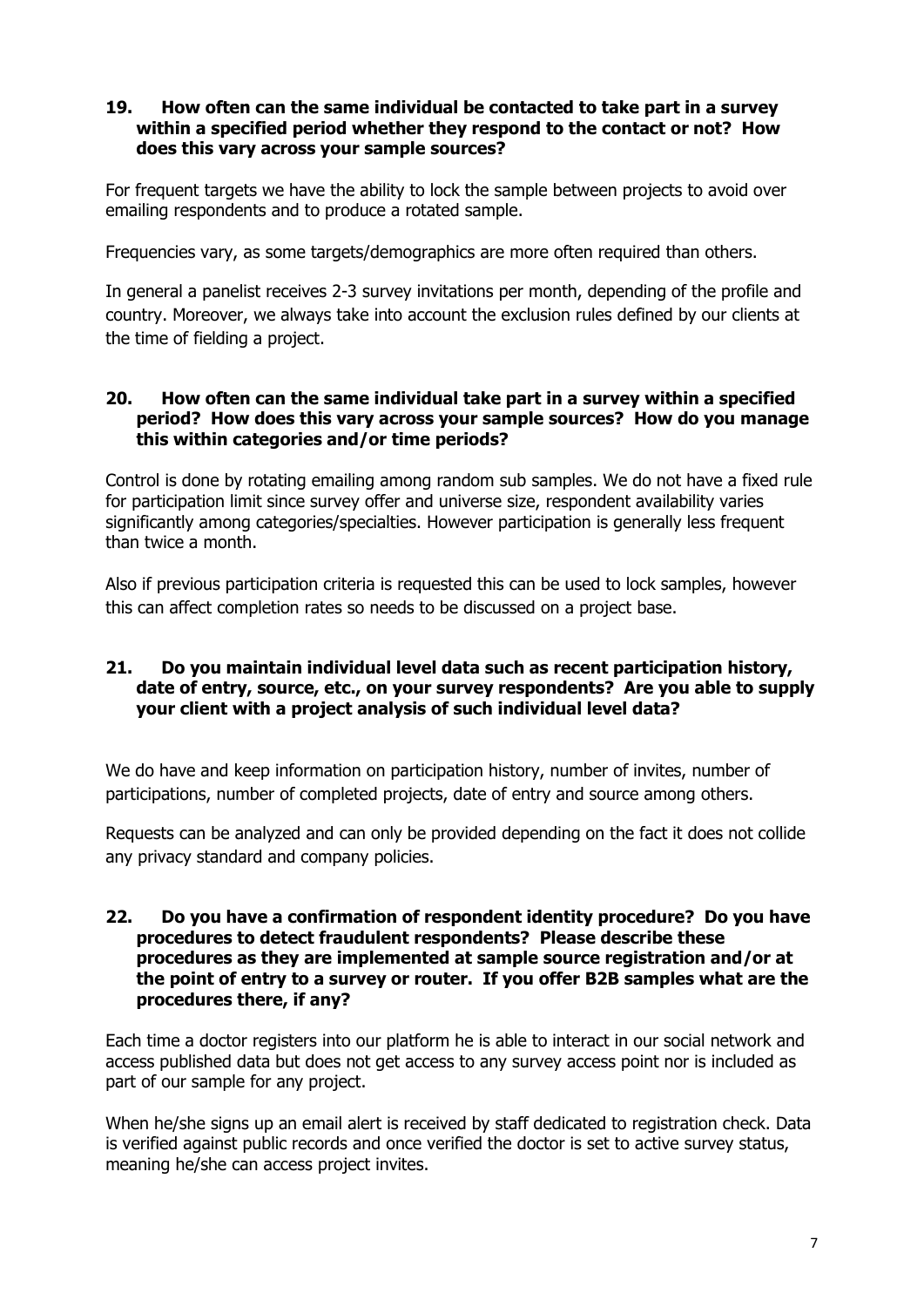There are several control mechanisms that allow us to minimize cheating and fraud:

Respondents are selected randomly and have no way of knowing when they will be contacted or which profile characteristics will make them more likely to be chosen.

We provide unique coded URLs with unique passwords to avoid multiple survey completion

We request and verify medical registration number which is compared to public records to make sure is a legitimate doctor. Our active database is 100% certified.

Automatic controls are in place to detect and provide real time internal email alerts on duplication of same names, repeating of same IP, and also real time comparison with exclusion list in case other parties are in place.

We exclude any opted out panellist and any member that could have been excluded from the client side .

All financial payments are to be done in accounts under the same name as certified.

All non-medical professions (nurses, dentists, opticians, pharmacists, vets, etc.) are not allowed to change their specialty (for instance, once registered as a nurse, this person will always be a nurse on the records, unless they request by writing and sending proof of registration in other profession/specialties.

Name changes are only allowed upon supervision. As a right, required by regulations, any member of a database can correct there personal information. But this is intended only for name spelling or minimal corrections (ie. missing second names to match bank accounts details, etc.). Every time there is name change an automatic email with previous and current name is sent to the regional compliance officer for revision and authorization

So in summary, provided doctor name are validated against public records and payments are only processed against bank accounts under those same names, thus excluding the possibility of identity frauds.

## **POLICIES AND COMPLIANCE**

#### **23. Please describe the 'opt-in for market research' processes for all your online sample sources.**

All our panel members go through a double opt-in process. Once panel members initiate our registration process they must go through the following steps before they become a fully registered member:

• Complete basic contact and demographic information and accept the terms and

conditions of membership.

• Confirmation e-mail is sent to e-mail address.

### **24. Please provide a link to your Privacy Policy. How is your Privacy Policy provided to your respondents?**